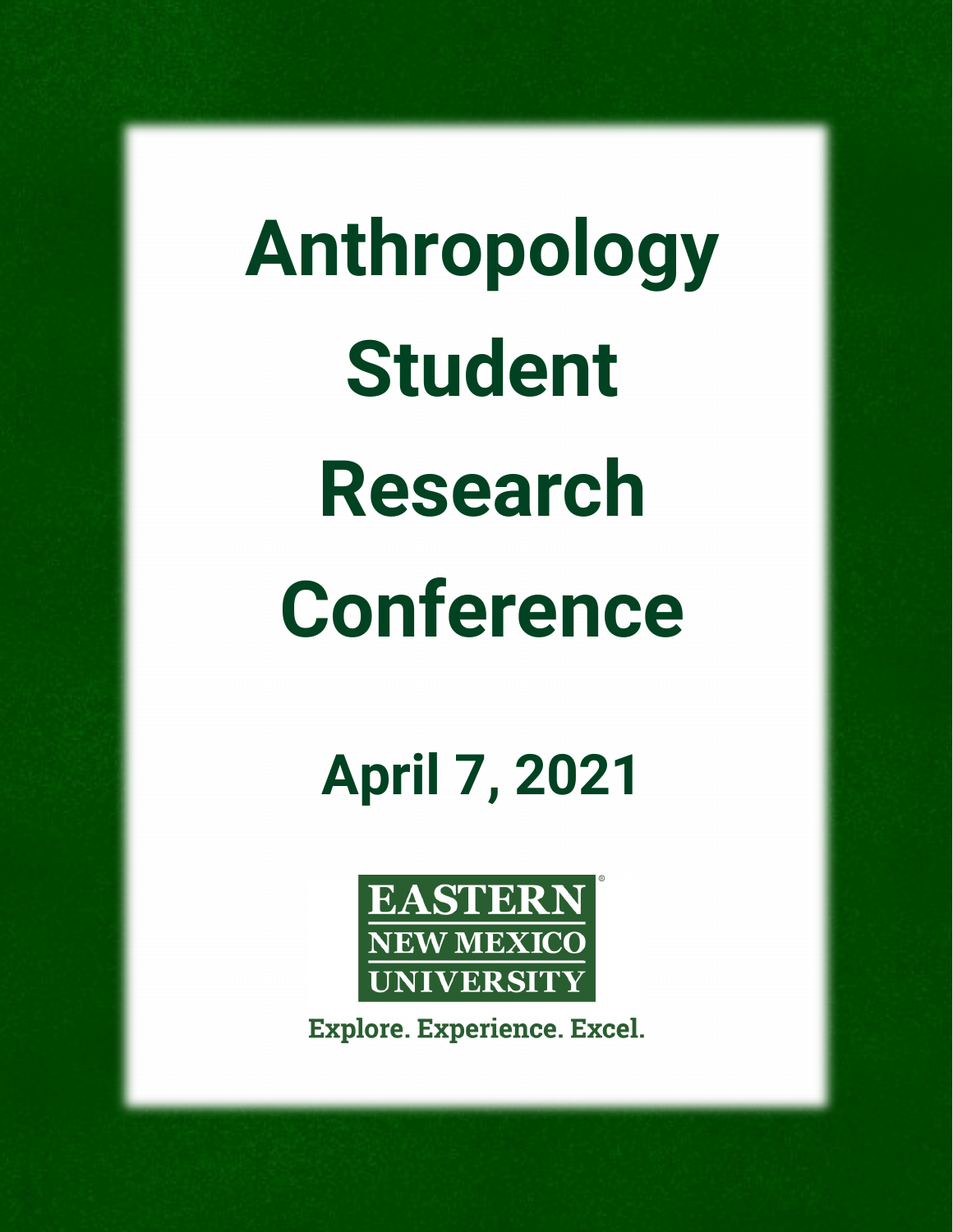# Eastern New Mexico University

Department of Anthropology and Applied Archaeology

Student Research Conference

2021 Conference Proceedings

Portales, New Mexico April 7, 2021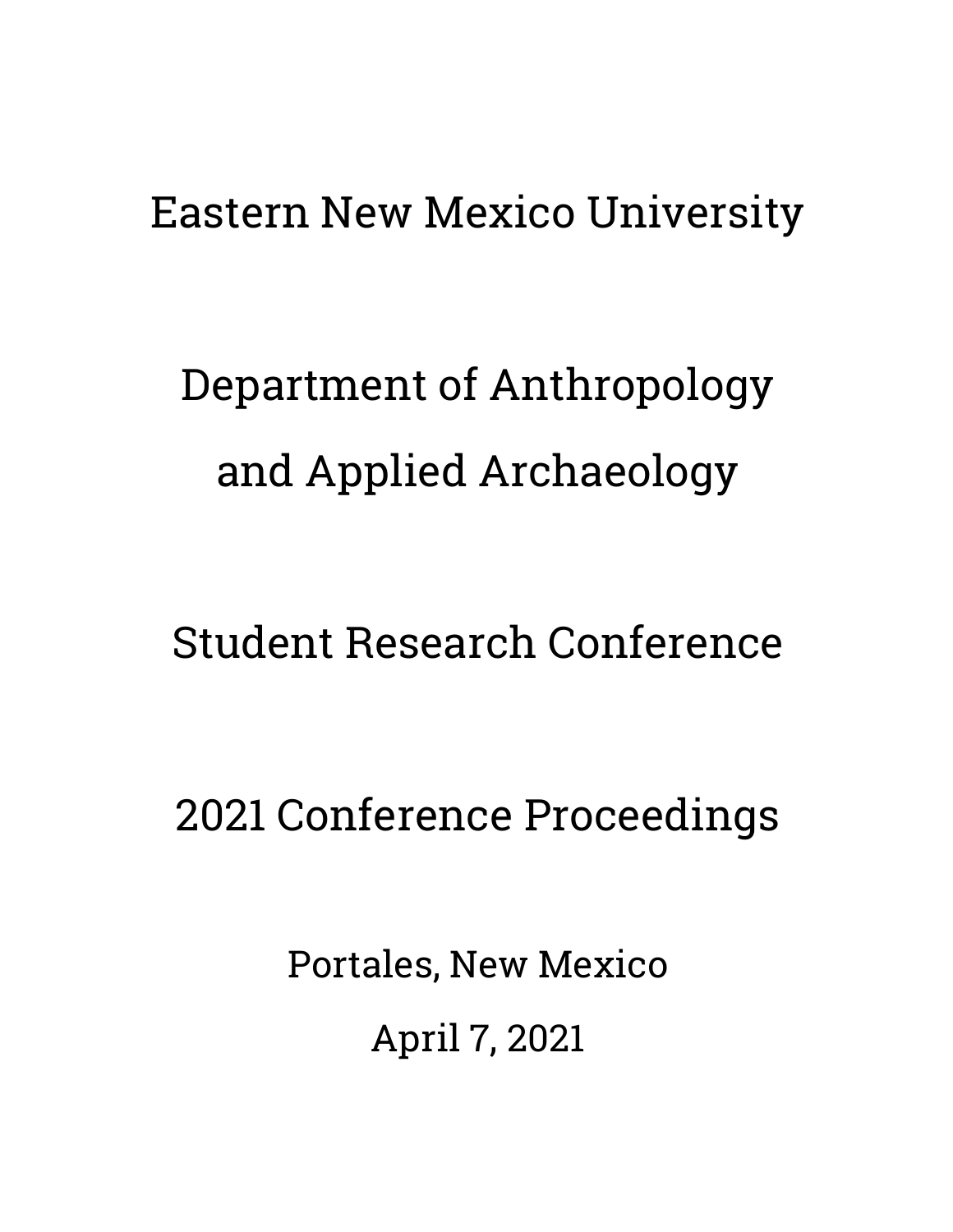#### **About the Student Research and Creativity Conference**

Eastern New Mexico University's annual Student Research and Creativity Conference is designed to showcase research and creative projects being done by undergraduate and graduate students. Students present their work in professional poster/creative work display and paper/performance sessions and are judged and critiqued by an inter-disciplinary group of faculty members. Through this process, students can see how their work compares with that of other students, get feedback on their work and presentations, and practice their professional presentation skills. Students, faculty, staff and community members are invited to attend the presentations. Cash awards are presented at the evening banquet. The Eastern New Mexico University Student Research Conference began in 1974 with a grant from the ENMU chapter of Sigma Xi, the Scientific Research Society. The first director of the conference was Dr. Ram Sharma, who held the position for 25 years. While the conference was originally for students in the sciences, later on students from all academic disciplines were eligible and encouraged to participate. A poster session was added to the conference in 2011. Creative work display and fine arts performance sessions were added for the first time in 2018, broadening the scope of the conference to include students in all majors.

Due to the COVID-19 pandemic, ENMU's 2021 Student Research and Creativity Conference was cancelled. Therefore, the Department of Anthropology and Applied Archaeology decided, with the support of the ENMU SRCC Committee, to hold an online conference for their students.

> **For More Information**  [www.enmu.edu/srcc](http://www.enmu.edu/srcc)  <https://my.enmu.edu/web/anthropology/home>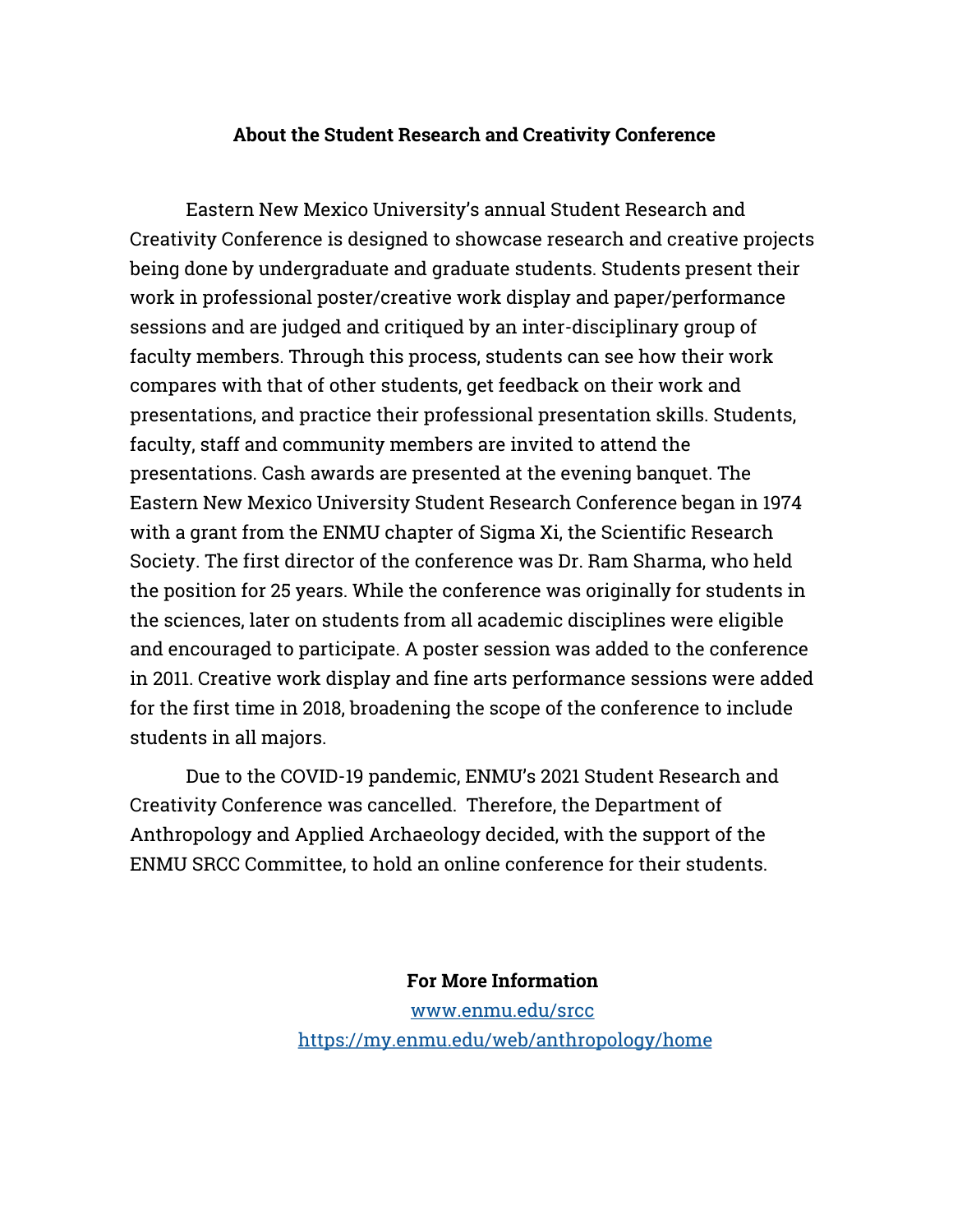## **Anthropology Student Research Conference Committee 2020—2021**

Dr. Brendon Asher Ms. Samantha Bomkamp Dr. Susan Kuzminsky Dr. John Montgomery Dr. Erik Stanley Dr. Robert Stokes

with administrative assistance from Ms. Barbara Senn

### **Special Thanks**

Office of the President Eastern New Mexico University

Office of the Vice President for Academic Affairs Eastern New Mexico University

> Office of Sponsored Projects Eastern New Mexico University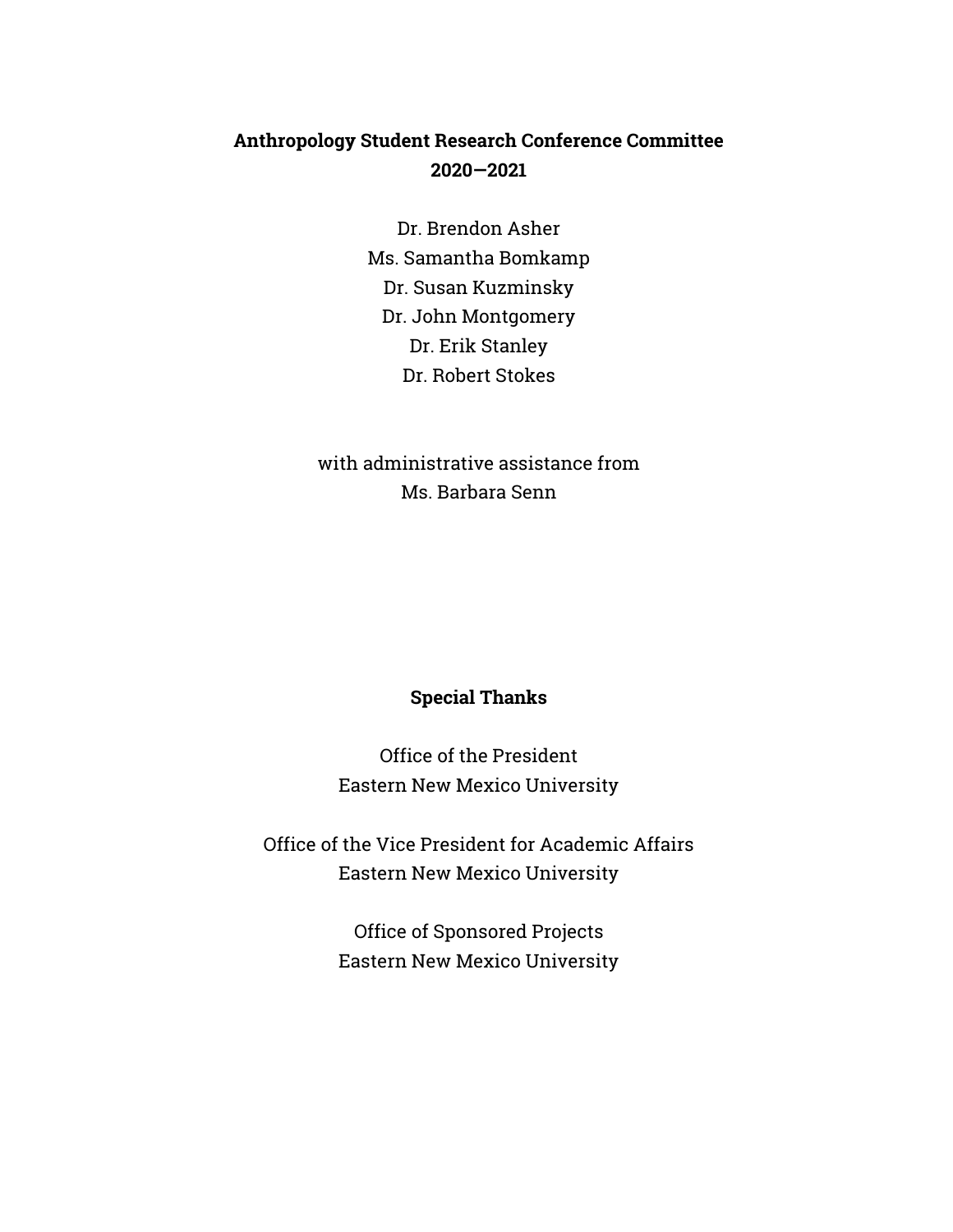#### **Presentation Abstracts**

#### **Challenges with Cultural and Biological Affiliations for NAGPRA**

Presenter: Laura Evans Advisor: Dr. Susan Kuzminsky

One of the most important aspects of museum curation is the cultural affiliation of Native American artifacts, funerary items, as well as the documentation, analysis and repatriation of ancestral human remains back to the tribal communities in New Mexico. My thesis work is focused on this topic, with the goal of completing a detailed skeletal analysis of human remains currently curated in our department at ENMU. Although there are standard procedures for systematically studying the human skeleton, many challenges can arise that make the analyses difficult for demonstrating a biological affiliation with Native American people. In this talk, I discuss some of key challenges associated with the cultural and biological affiliation of human skeletal remains, and how some of these challenges might be resolved in future research.

#### **Powwows In The Time Of The 2020 Novel Coronavirus Pandemic**

Presenter: Gabrielle Rucker Advisor: Dr. Erik Stanley Presentation Award Recipient

Powwows have been a long-standing tradition in the indigenous community as a way to commune with one another and perform traditional rituals. However, due to the 2020 pandemic, powwows and the in-person gathering of indigenous peoples have been canceled. In response to the lack of in-person events, the Social Distance Powwow (SDP) group was created to allow Native Americans to participate in powwows within a virtual forum.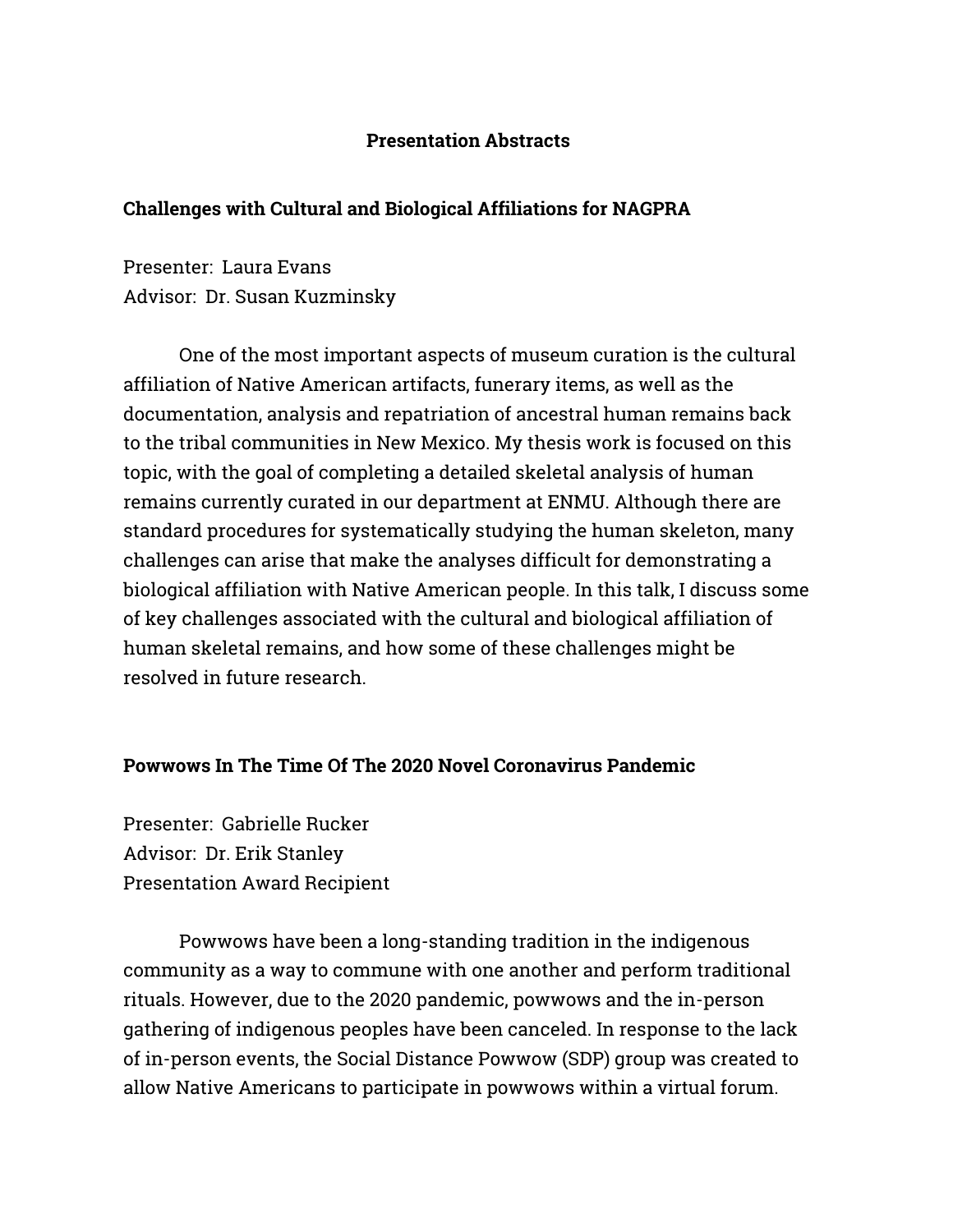Based on the emergence of these virtual events, this research studies the use of virtual powwows and their effects on their member's participation in the group. Using ethnographic methods of participant observation and interviews, this paper examines the potential for creating communitas, ritual, and kinship bonds through these virtual events. Communitas allows this selected group to experience the same issues together and build bonds compared to those of kinship, which in turn allows for the study of their personal feelings toward powwows and virtual powwows due to the pandemic. Based on my ethnographic research, which included participant observation, interviews, and content analysis, my research explores the transition between kinship and communitas in powwows the effects of the virtual powwow platform during the pandemic. The results also give way to further research for other anthropologists in the future when evaluating virtual powwows and adds to the anthropological literature on communitas, rituals, and the indigenous community.

#### **Choctaw Placenames**

Presenter: Jacob Spurlin Advisor: Dr. Erik Stanley

The Choctaw are a tribe from the mid-Mississippi, southeastern Louisiana, southern Tennessee and western Alabama area of the bayous who speak a Muskogean language. I aim to capture some of the experience of colonialism, from the 1600s onward, and removal experienced by the Choctaw by looking at how they interacted with the land. I hope to capture this through the way they made up their placenames. In order to look at this, I will look through the literature on places, as well as GIS and social media posts, that have Choctaw language roots or important events to the Choctaw and how those places got those names. This will aid in the contextualization and historical experience of the Choctaw.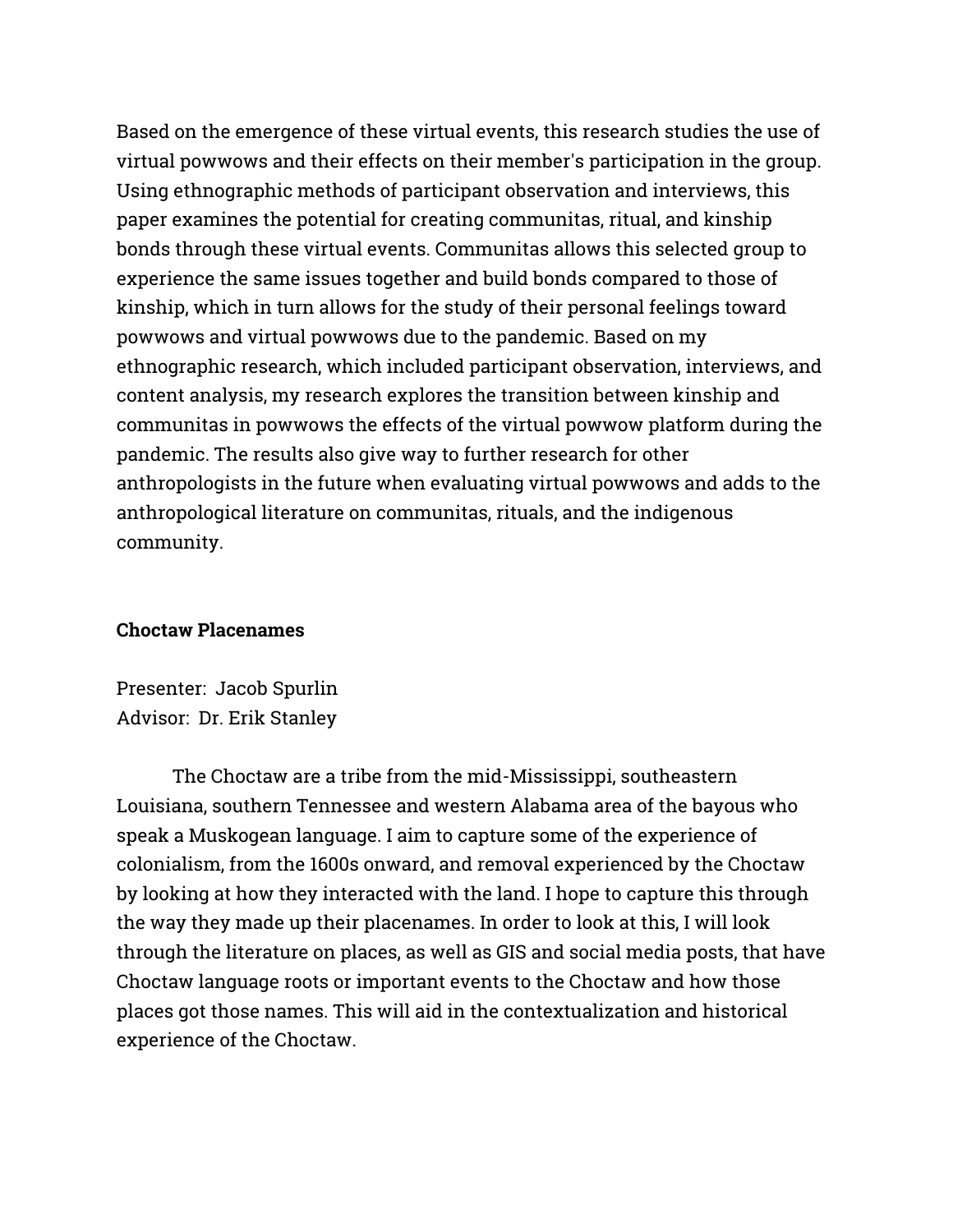#### **Reinvestigating the Folsom Wedge at Blackwater Draw**

Presenter: Amber Clarkson Advisor: Dr. Brendon Asher

The Blackwater Draw site near Portales, NM is known for its Clovis and Folsom stratigraphic layers. In the 1960s gravel mining at the site was in full swing and excavations were hastened to protect as much prehistoric evidence as possible. During salvage excavating and artifact recording, some areas required additional time for proper analysis. One example was a large group of faunal bones that were encased in a plaster jacket, and then removed from their original context. This jacket is referred to as the Folsom Wedge in associated fieldnotes. The contents of the jacket have not been entirely excavated or analyzed, and the original location it was removed from is only speculative. I will excavate the faunal remains inside the plaster, making note of the stratigraphy inside. I will then analyze and compare the stratigraphy of the Folsom Wedge with the known site stratigraphic records developed over the many years of excavation at BWD. Coupled with photographic records and fieldnotes, this information will help to determine with greater certainty the place of origin of the Folsom Wedge at the site. After the Folsom Wedge has been carefully excavated and all materials inside the plaster jacket documented and removed, I will then examine the faunal remains for evidence of prehistoric butchery and determine the species as well as the number of individuals present. This study will finish the work that began in the 1960s and continue to add to the faunal collection and stratigraphic interpretations of the Blackwater Draw site.

## **Recording Railways in the Lincoln National Forest, Sacramento District, New Mexico**

Presenter: Cash Ficke Advisor: Dr. Robert Stokes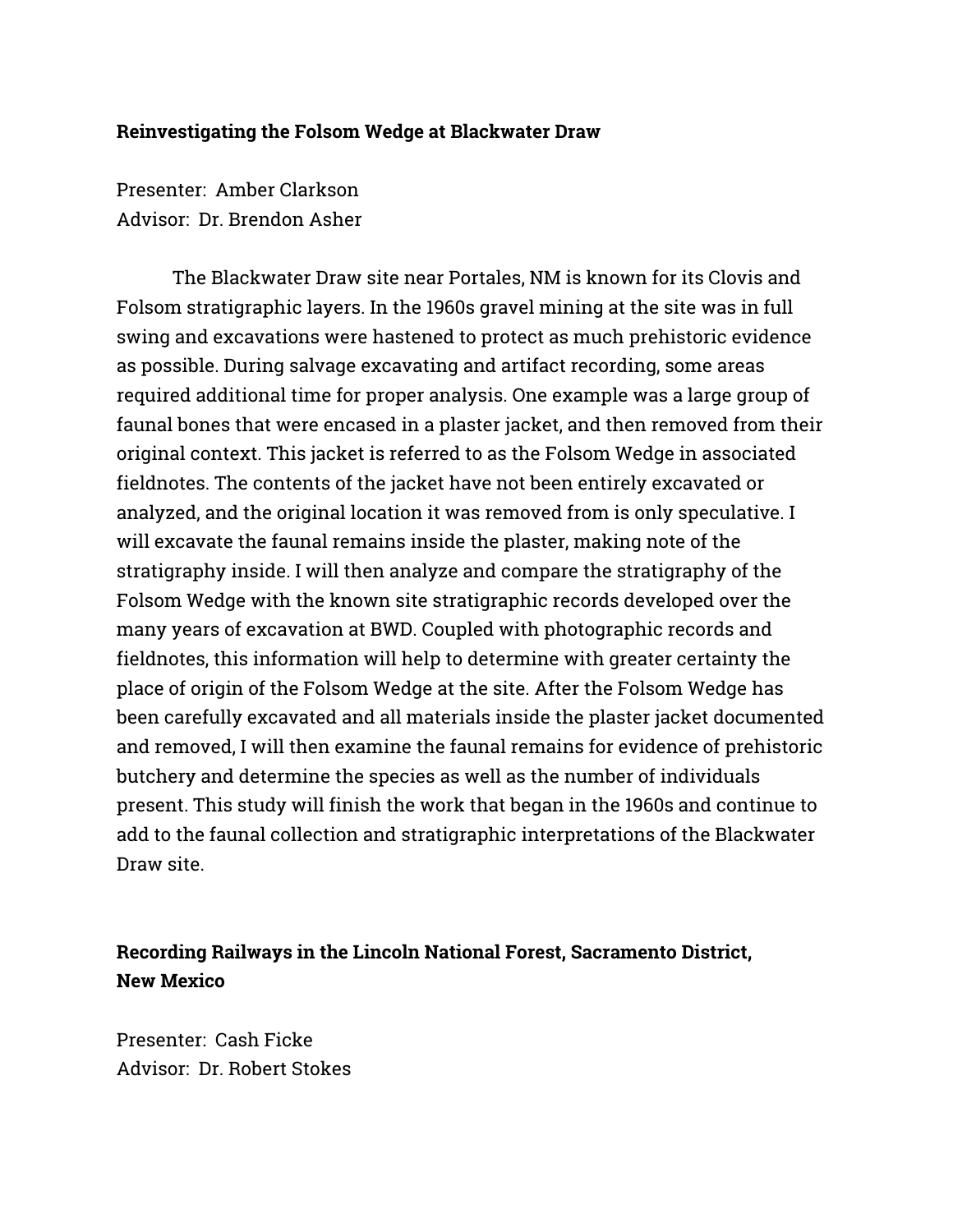The Sacramento Mountains in Southern New Mexico have been logged since the early 1900s, beginning with the construction of the Alamogordo and Sacramento Mountain (A&SM) railway. The railway allowed for easy transportation from the source to the sawmills down below in the Tularosa Basin unlike ever before. The "Cloud-Climbing Railroad" as it became known has been a topic among preservationists in New Mexico for decades. In recent years entities, such as the Forest Service and the NM Rails-to-Trails Association have worked vigorously to preserve what little architecture remains. This presentation will discuss some of these preservation efforts along with my own personal accounts from recording various railroad grades, camps, and log shoots.

## **Paleoindian Use of the North Bank at the Blackwater Draw Site: Debitage and Stone Tool Patterns**

Presenter: Fanxiu Meng Advisor: Dr. Brendon Asher

Blackwater Draw Locality No.1, the Clovis type site located in eastern New Mexico, is one of the most important Paleoindian kill and camp sites in North America. Several episodes of archaeological investigations have occurred at the site, but analyses of cultural materials and dissemination of results remain in varied stages of completion. For example, the systematic analysis of lithic artifacts recovered from excavations at the site's "north bank" are still lacking. The goal of this project is to explore Paleoindian behavior by examining patterns in lithic tools and debitage from a theoretical perspective of technological organization and risk management. Discussion will address results in light of similar analyses conducted on materials recovered from the entire to better understand variability in Paleoindian behavior through time at Blackwater Draw, New Mexico. The presentation will cover the introduction and phased results of my work.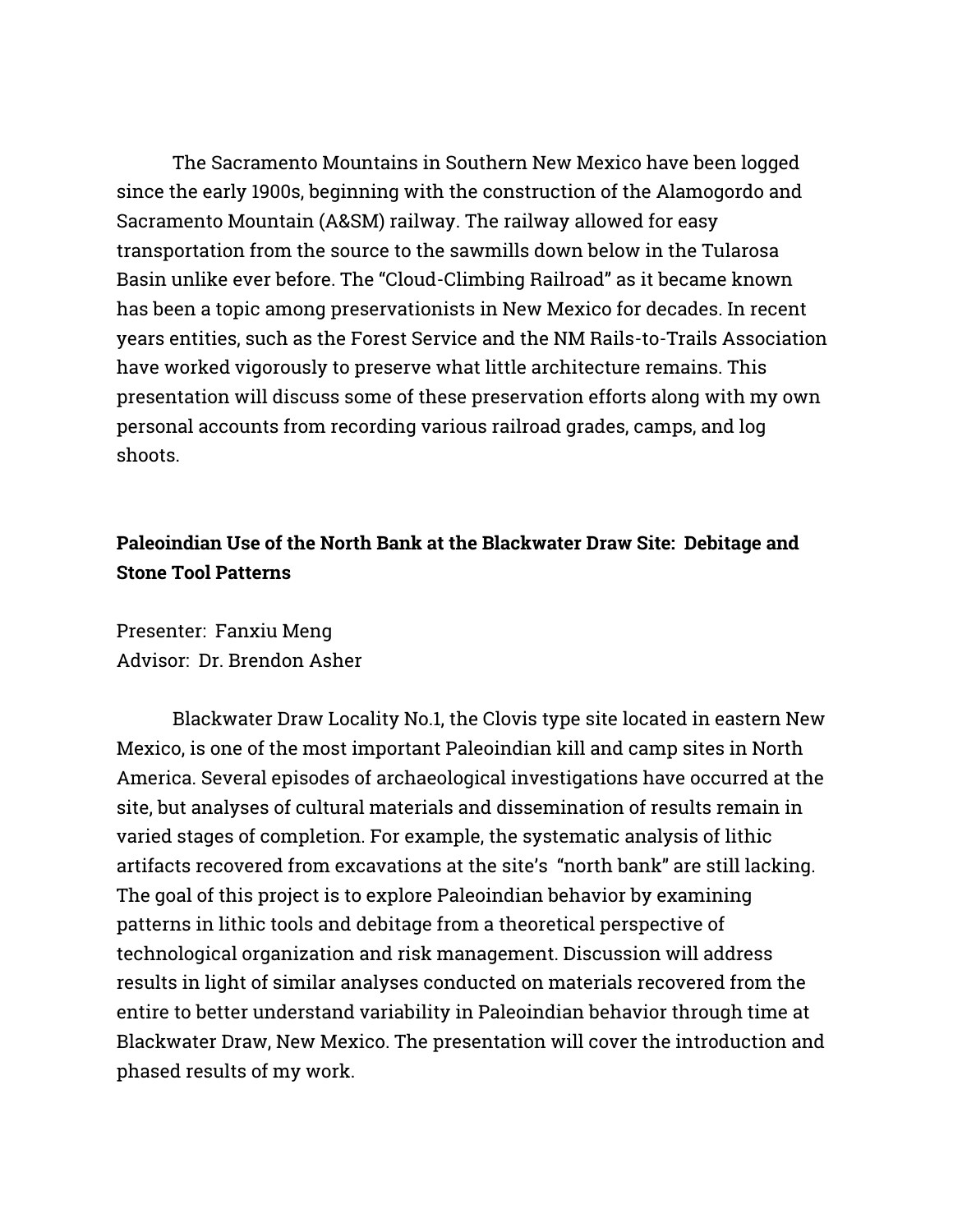## **Piecing Together a Puzzle: Conserving Historical Midden Ceramics, Ligonier, PA**

Presenter: Jonah Jankovik Advisor: Dr. Robert Stokes

My presentation is about historical archaeology, which is the study of events and people of the recorded and recent past. A rescue excavation of the buried midden at the Through the Field Farm (TTFF) site in southwestern Pennsylvania was undertaken in 2009 preceding construction. The midden's use dates from 1857 to 1937. Its contents included many ceramic pieces, primarily dishware. During 2018 and 2019, the artifacts underwent conservation and restoration efforts. The post-depositional processes of deterioration, transformation, and preservation that acted on the ceramics create their condition at recovery and must be considered during conservation. The primary topics of my discussion are the varying states of the recovered ceramics and how they were treated in the lab to conserve and reconstruct them over the span of a year and half—specifically cleaning and reconjoining—for the purposes of further analysis and storage.

# **A Case Study and Results of Landform Use, Site Density and Lithic Use Behavior on and Around a Portion of Sevenmile Ridge in Northwestern Colorado**

Presenter: Michael Rohrer Advisor: Dr. Robert Stokes Presentation Award Recipient

In the summer of 2020, I traveled north to fulfill a required internship for the Anthropology Department at Eastern New Mexico University. Fortunately, this was accomplished through archaeological cultural resource management (CRM) field work with Western Archaeological Services (WAS) out of Rock